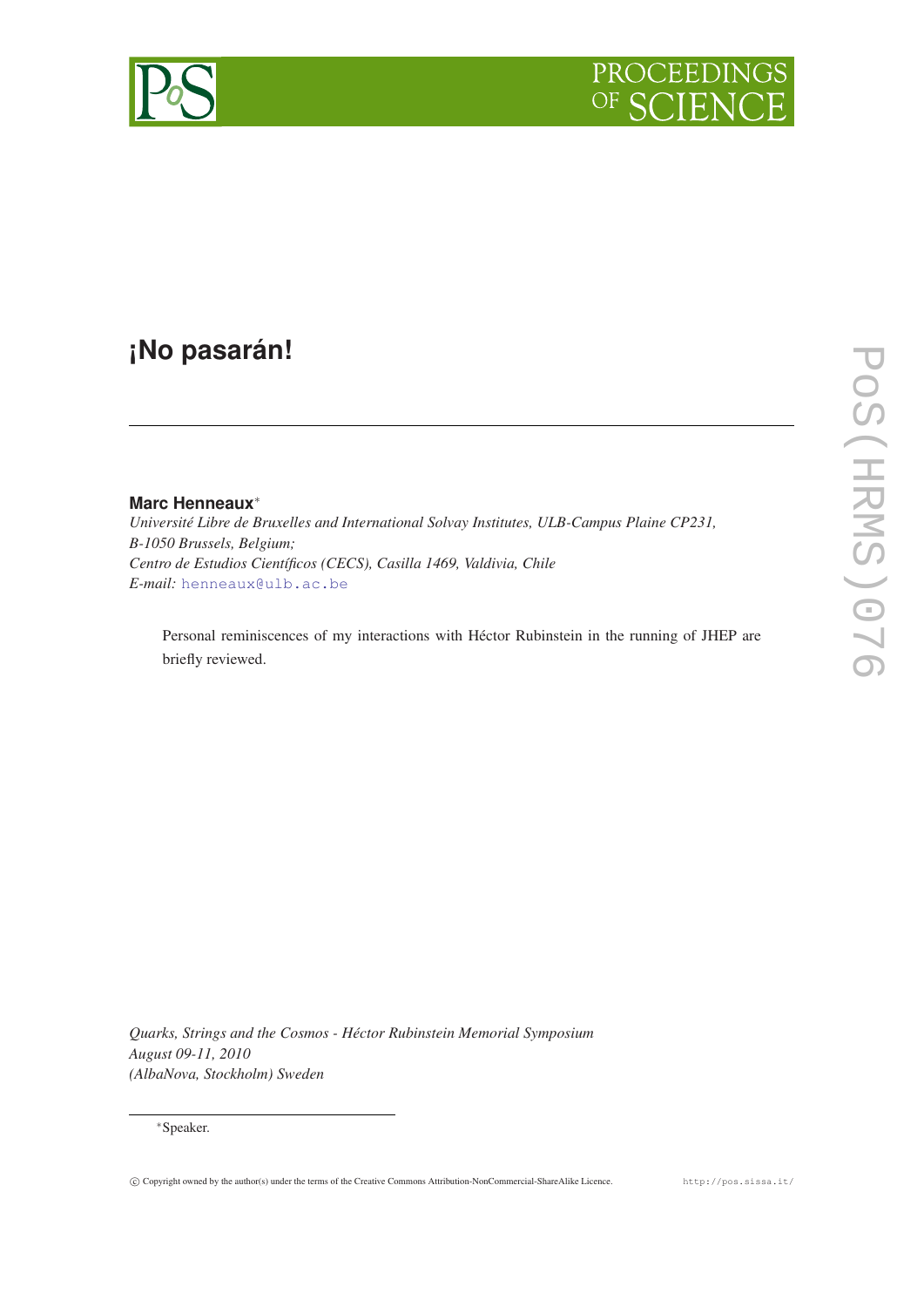#### 1. First meeting: This physicist really knows in which field I am working!

Héctor and I met for the first time at a Sakharov meeting in Moscow. Although we were not carrying research in the same area, I was struck not only by his very warm accolade, as if we had always known each other, but also by the fact that he was so much aware of my scientific work and the fields it covered, almost more than myself! I understood later why: he was already dealing with scientific publishing. As an editor he was following with a close eye the developments occurring in a broad spectrum of physics areas. Not only did he know the current scientific trends but also he knew who was doing what – with a strong opinion on the research subjects worth being carried out. This is a priceless expertise for running a journal and matching, in particular, the most appropriate referees to submitted manuscripts. I did not know then that I would appreciate so much his expertise later.

He had also an excellent knowledge of the monopolistic practices of some commercial publishers and their techniques for pumping research resources from libraries, selling for instance "junk journals" (to use his words) through packages combining the better and the worst, which had to be bought as a whole. These practices scandalized him (and rightly so) and led him to play a remarkable role in scientific publishing "run by scientists for scientists", the flag carried by JHEP, which he put in a strong leading position during his invaluable directorship.

# 2. Beginning of our collaboration

It is really in 2006 that I began to know him more, when he invited me to succeed him as scientific director of JHEP. I was quite reluctant to accept this challenge but Héctor's convincing power (other phone calls and emails) overcame my hesitations and I accepted. Who could resist him? Although the arguments he gave to convince me were wrong ("it does not take much time" etc), I never regretted my decision.

Until his death, Héctor was scientific advisor of JHEP. We had therefore many JHEP-related interactions through discussions and meetings, in which he taught me a lot not only about the running of a journal with elitist values (aiming at excellence and relevance) but also about human behaviour and how to handle it (there is a lot of self-pride involved in paper submission).

#### 3. Running JHEP with Héctor

# 3.1 Regular phone calls and meetings

Héctor had the reputation of being conflictual and many people told me "as an advisor, he must have behaved like a mother-in-law. How could you survive?" This surprises me because we never had any conflict and I never felt any pressure. Maybe because we had the same views on all matters of principle.

We would talk regularly on issues such as the general policies of the journal, choices of new editors, new topics and dead wood, update of keywords, financial situation, but also expansion of Sissa Medialab journals to cover new areas. These discussions were supplemented by periodic meetings with all the scientific directors.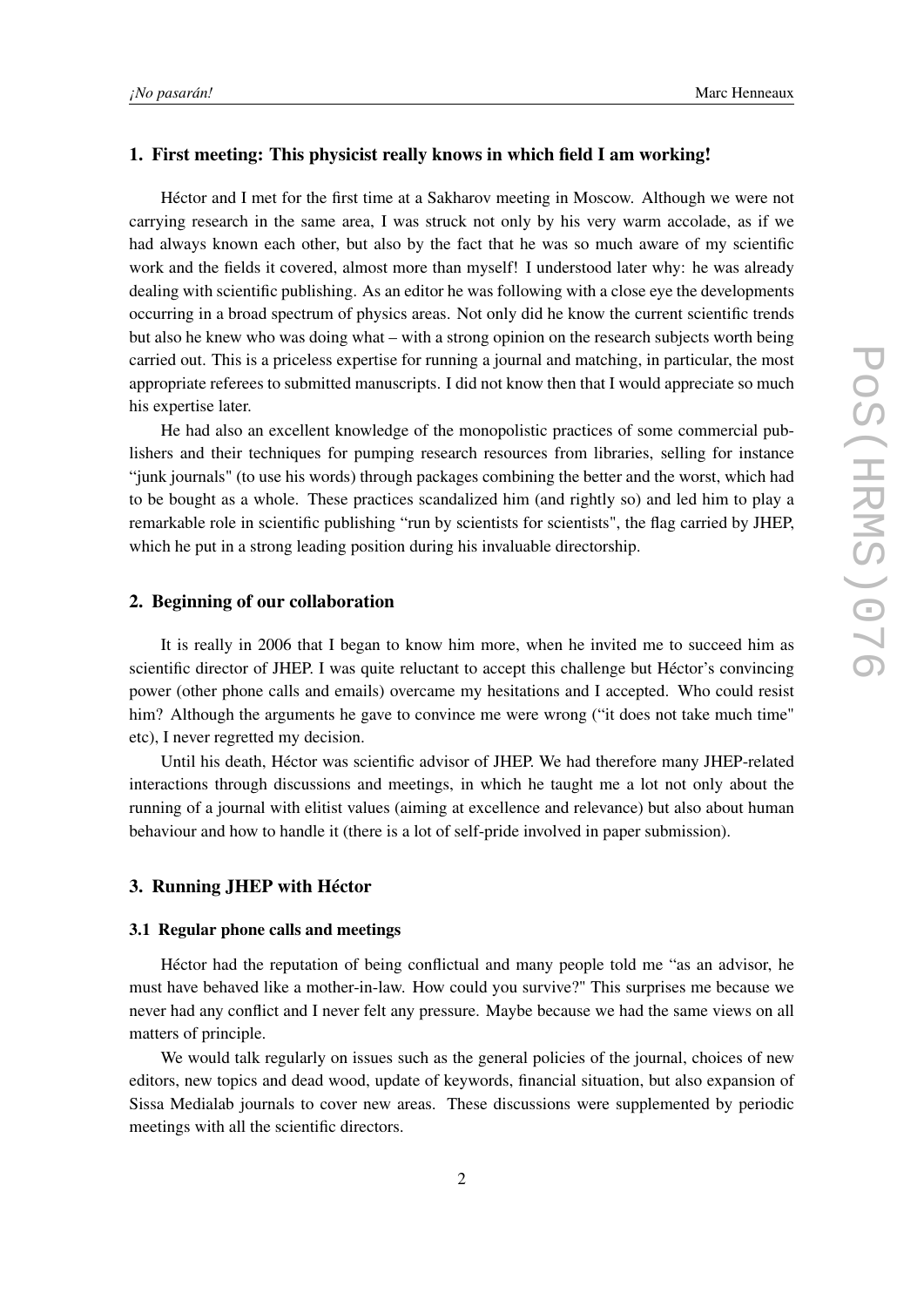We had of course some disagreements on punctual points, quickly resolved. One, reported here because it illustrates well Héctor's personality, was wether we should do something with the editors collaborating with the "enemy". Héctor was upset at some point that a few JHEP editors were also editors for a journal that I will not name, run by a commercial publisher and sold at an astronomical price. He wanted to exclude them from the board unless they resigned from the other duties. But after a brief discussion, we quickly agreed that we were not in a cruisade and that if these editors were doing correctly their job with us - which they did - we should not care about their other activities. No sanction was taken.

Another punctual disagreement was the proposal that Sissa journals should pay referees, a proposal pushed by Slava Mukhanov and me. We quickly overcome his initial opposition as the payment of referees was in line with the philosophy of "journals run by scientists for scientists". He was able to listen. The proposal was endorsed by him and passed. In many instances, it is me who followed his point of view.

# 3.2 ¡No pasarán!

One of his obsessions was that not a single mediocre paper should be accepted by JHEP. ¡No pasarán! He was therefore watching every morning the submissions and before I even woke up, my mailbox would be receiving messages such as "Watch out, this paper should not pass!", "This author is pretentious and thin air, his new paper only deserves outright rejection", "Do not loose your time with this paper!" How many "Do not be lenient with this submission!" instructions did I receive? Since I was on the same line, these recommendations did not bother me – in fact, they helped –, although I am sure he thought I was too lenient at times... and he was probably right.

Intellectual challenge and relevance, however subjective these might be, were his main criteria for evaluating articles. So "not even wrong papers" were his pet peeves. His judgement proved to be sound in putting JHEP in the position where it is.

Another advice I received from him was not to engage in never-ending discussions with the authors of rejected papers and to avoid making things personal (and to stick to the decision!). These discussions do not converge as they involve self-pride. And one should accept being unpopular. He was promoting the "Not suitable for JHEP" button, which is indeed a very useful invention which avoids frontal attack on self-pride (or at least tries to).

As all of us, he had a great respect for the splendid work done by the dedicated staff of the SISSA journals, "the girls in Trieste" as he used to call them. He was sometimes concerned that they were involving themselves too personally in their correspondence with the authors. I remember a story he told me (was it invented?) that the author of a rejected paper was so upset that he went to the office of the journal which had rejected his work and killed the staff lady who had no responsability in the decision but had signed the rejection letter.

# 3.3 Lessons

Héctor was one of the few colleagues I would talk about at home. He had become familiar to my family even though they never met.

He taught through his own example that scientific integrity and scientific elitism (strive for excellence) are values one cannot compromise on; that one should stick to these values without trying to be politically correct. In the long run it pays even if people are upset.